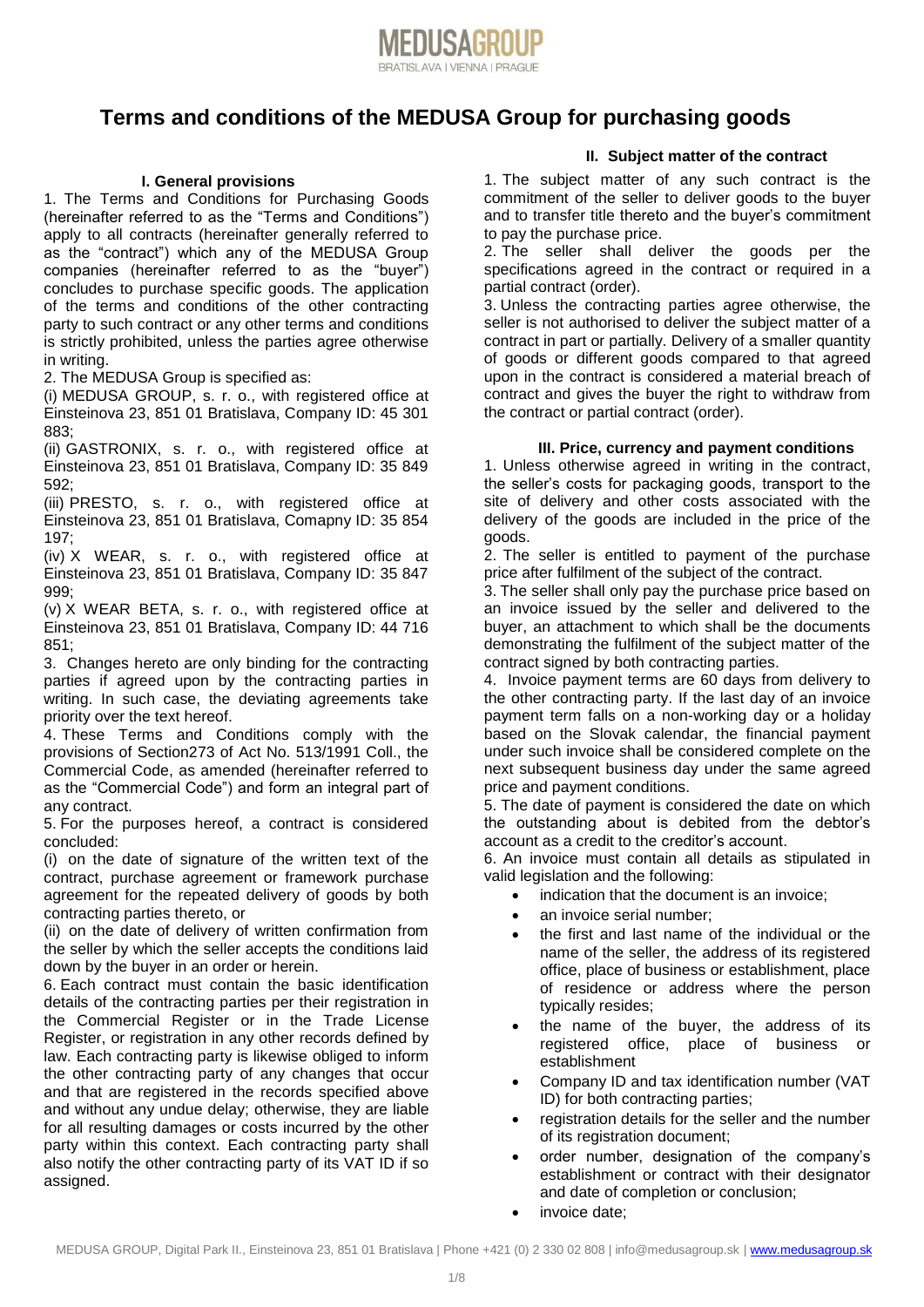

- the date on which the given goods or services were delivered or the date on which payment was received (if payment was made before the delivery of the goods or before provisioning of the services was completed), if such date can be defined and if different from the invoice date, in the case of a tripartite transaction, such fact must be clearly stated on the invoice itself;
- the quantity and type of delivered goods or the scope and type of delivered service; an invoice payment date;
- variable symbol;
- the seller's bank details in the form of an IBAN and BIC;
- method of payment: payment order;
- the VAT rate or indication of VAT-exempt status; in the case of VAT-exempt status, a reference to the provisions of the relevant act or Council Directive 2006/112/EC of 28 November 2006 on the common value added tax system, as amended, or the phrase "delivery is tax exempt", the amount of VAT together in EUR to be paid as the VAT base for each individual tax rate, unit price exclusive of VAT and discounts and rebates, if not contained in the unit price;
- deduction of paid-up deposits or advance payments;
- amount due;
- place of work;
- name, signature and phone number for the responsible employee of the invoice's issuer;
- imprint of the stamp of the invoice's issuer;
- the phrase "invoice completed by the customer", if the customer which is the recipient of specific goods or services completes an invoice under valid legislation, the phrase "transfer of tax liability" if the party obliged to pay tax is the recipient of specific goods or services, details on the newly delivered means of transport under valid legislation, the phrase "margin scheme - used goods", "margin scheme - works of art" or "margin scheme collectibles and antiques" depending on the goods that are subject to special stipulations under valid legislation.

If an invoice does not contain the material content or formal details as required by law and under the concluded contract or if the preceding conditions for issuing and payment of the invoice are not met, the buyer is authorised to return the invoice and to request the other contracting party remedy the defects contained therein. In this case, the new invoice payment term begins on the day following the day on which the identified deficiencies are remedied and a new invoice is delivered.

7. Invoices shall be issued in EUR. The parties commit to make all payments in EUR.

8. Bank details provided in the form of the IBAN and BIC provided in the invoice must match the bank details specified in the contract. Otherwise, the seller is authorised to pay the invoiced amount using the bank details provided on the invoice. If the incorrect bank details are provided in terms of the IBAN and BIC or the provided IBAN and BIC deviate between the contract and the invoice from the seller, the buyer is not liable for any damage that may result from such improperly directed payment; if damage occurs for such reason to the detriment of the buyer, the buyer has the right to seek compensation for damages from the seller who caused this damage.

9. An acceptance certificate confirming the acceptance of the goods by the buyer or corresponding transport documents must be attached to each invoice and, if the goods are imported from third parties (i.e. from countries that are not member states of the European Union), customs declarations to release the goods. If goods are delivered from any European Union country or from a third country, the corresponding transport document must be attached to an invoice. The prerequisite for payment of a final invoice is the delivery of technical documentation, specifications and certificates from completed testing and the used materials and other documents as required, as well as a roster of all previous invoices related to the subject of the contract per the given final invoice.

10. Bank fees shall be divided between the payer and the beneficiary of payment. If the event of breach of contractual conditions related to payment, the party at fault for such breach shall cover all related bank fees.

#### **IV. Tax matters**

1. The contracting parties shall follow all valid and effective legal regulations of the countries in which they maintain tax residence and in accordance with international legal regulations in the settlement of their tax obligations. The ability to transfer tax obligations to the other party is precluded.

2. If the seller is not a resident of Slovakia, it is obliged to submit certified confirmation from the tax (financial) authority on tax domicile (residence) to the buyer within 10 days from the conclusion of the contract, if it has no done so during the conclusion of the contract. If payment under a contract shall be conducted before the expiration of a period of 10 days from the date of conclusion of the contract,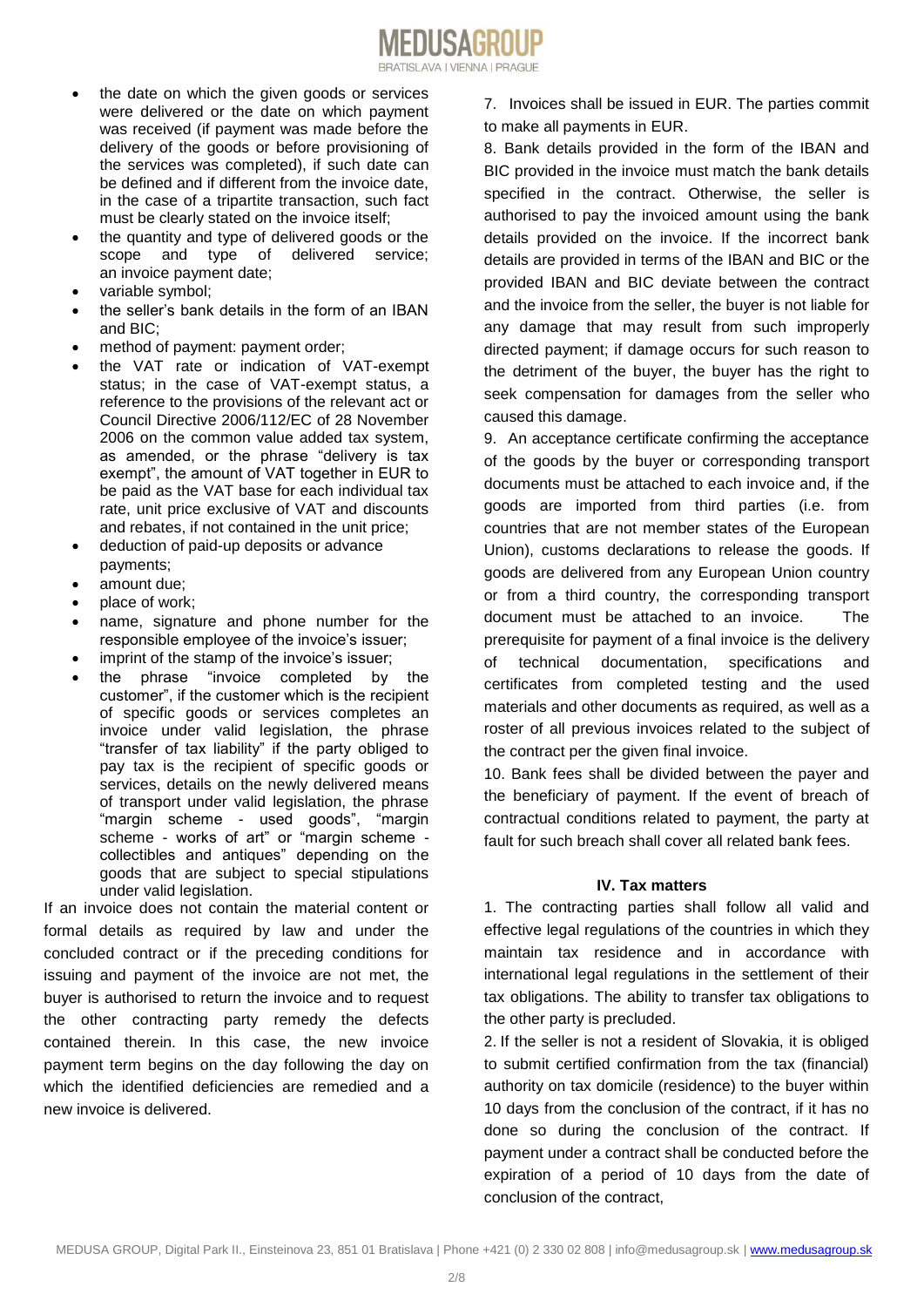

such confirmation must be submitted upon conclusion of the contract, or on the date of the first payment at the latest.

3. If the seller is not a Slovak resident, it is obliged to provide an affidavit in which it declares the following facts:

- if it maintains a permanent establishment in Slovakia or not under legislation valid in Slovakia or in the relevant treaty on double taxation (hereinafter referred to as the "international treaty"),

- if activities that are covered by the contract are conducted by this permanent establishment or if the contract concerns delivery of software or licenses, an affidavit shall be provided to indicate who is the beneficial owner of the software/license

- and if a permanent establishment may be formed in Slovakia based on the contract or tax obligations for employees or other persons working for it in Slovakia under valid Slovak legislation and the relevant international treaty.

This affidavit must be submitted by the seller during conclusion of the contract. The seller shall inform the buyer immediately if a permanent establishment is created by the seller in Slovakia after the conclusion of the contract.

4. If the seller is not a Slovak resident but will conduct the subject matter of the contract via its organisational branch located in Slovakia, it shall provide the buyer with an officially certified copy of this organisational branch's excerpt from the Commercial Register, no more than three months old, upon conclusion of the contract or within 10 days from the conclusion of the contract.

5. If the seller is a resident of a European Union member state or a resident of a European Economic Area country and has an organisational branch or permanent establishment in Slovakia, it shall provide the buyer with a declaration upon conclusion of the contract or within 10 days from the conclusion of the contract stating that it is subject to income taxation in such European Union member state or European Economic Area country from sources that are inside or outside this European member state or European Economic Area country, while the seller is not considered a taxpayer with unlimited tax liability in Slovakia. The seller shall submit confirmation or officially certified

decision issued by the competent tax authority in Slovakia regarding the payment of pre-payments for corporate income tax.

6. A seller that is not a resident of a European Union member state or a resident of a European Economic Area country but that maintains an organisational branch or permanent establishment in Slovakia is obliged to submit officially certifies copies of its registration as a taxpayer for income tax in Slovakia to the buyer and a (valid) decision from the relevant tax authority that it is paying tax pre-payments under the income tax act valid and in force in Slovakia, and within 10 days from the conclusion of the contract, if not provided during conclusion of the contract. If the seller provides these documents in a timely manner, the buyer will not deduct the corresponding amount for tax security or shall proceed as specified in the decision from the relevant tax authority.

7. If a seller that is not a resident of a European Union member state or a resident of a European Economic Area country has an organisational branch or permanent establishment in Slovakia and does not submit the decision(s) from the relevant tax authority concerning income tax pre-payments under Article IV (6) herein, the buyer shall deduct the corresponding amount from payments intended as tax security under the income tax act valid and in force in Slovakia, or in accordance with the international treaty which has priority over such act, and specifically on the date of payment.

8. In the case of a seller that is not a European Union member state resident or resident of a European Economic Area state, the buyer is authorised to withdraw the amount corresponding to the tax security from payments as defined in the income tax act valid and in force in Slovakia or the international treaty which has priority over such act.

9. If the seller after signature of the contract creates a permanent establishment in Slovakia, and fails to inform the buyer of such fact, the seller declares and commits to compensate the buyer for the tax security, fines and interest that the buyer may incur as a result of the failure to fulfil the obligation to inform the buyer under valid Slovak legislation and as a result of the failure to withhold the tax security amount, where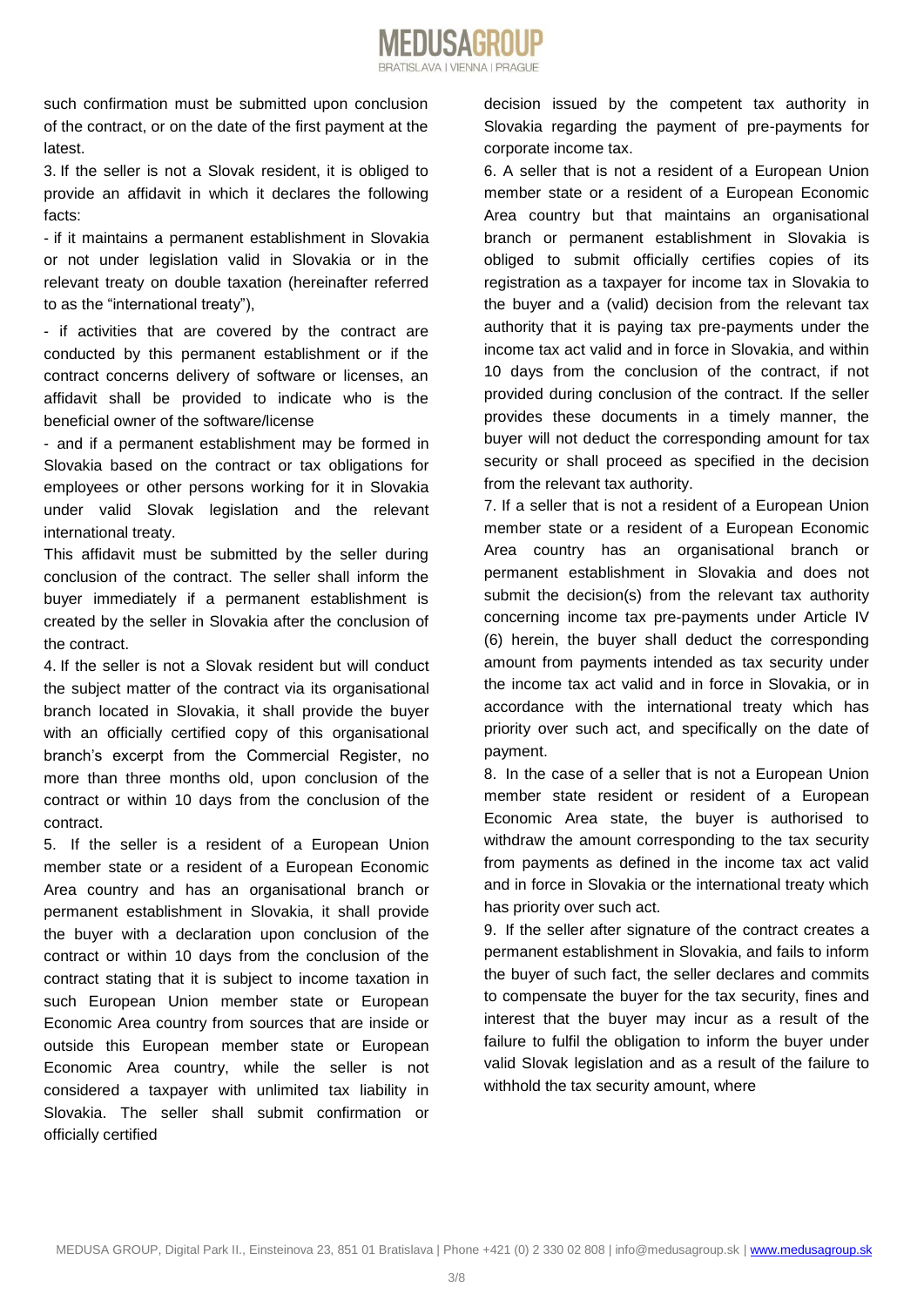such failure to withhold is the result of a breach of the notification or other obligation on the part of the seller to the buyer, and the buyer may request such compensation on the date on which the payment

authority is delivered to the buyer at the earliest. 10. If the seller is a registered VAT taxpayer in Slovakia, it shall submit official certification of its registration as a VAT taxpayer with a current date of issue. If the seller is a registered VAT taxpayer in another European Union member state and the subject of this contract shall be executed as a VAT taxpayer registered for VAT in another European Union member state (i.e. this European Union member state has issued a VAT ID), it is likewise obliged to provide the buyer with a copy of its registration certificate as a VAT taxpayer in the country that registered it as a VAT taxpayer (which assigned the VAT ID under which the subject of the contract shall be executed).

statement or decision issued by the relevant tax

11. If the seller shall implement the subject of the contract via its organisational branch located in Slovakia or a permanent establishment for VAT purposes under valid legislation, while this organisational branch or permanent establishment is a VAT taxpayer in Slovakia, the seller shall provide the buyer with an officially certified copy of its registration certificate as a VAT taxpayer with a current date of issue and, upon the buyer's request, the necessary affidavits regarding the proper application of deductions / rights to VAT deductions.

12. If for any reason the tax authority refunds the withheld and deducted pre-payments for tax security to the seller for any reason or a tax deduction through the taxpayer, i.e. the buyer, this amount shall be transferred to the seller's account in the amount and in the currency identified in the decision from the relevant tax authority, but in a maximum of the amount of the withheld tax in a foreign currency.

13. The contracting parties commit to accept any legislative changes in Slovak law, including changes to tax law that affect the contract and will respect their application during the period of its validity. The seller commits to immediately consult with the buyer if there are any changes with respect to their tax obligations to Slovakia and, upon request, to provide the buyer with all materials necessary for the proper settlement of all its obligations. If the seller provides the buyer

with untrue declarations or otherwise misleads the buyer, the seller shall compensate the buyer for the withheld taxes, tax security, VAT, fines and interest incurred by the buyer as a result of such conduct on the part of the seller. The buyer may request such compensation on the date on which the payment statement or decision issued by the relevant tax authority is delivered to the buyer at the earliest.

14. The contracting parties agree that neither contracting party may transfer their rights under the contract without the prior written consent of the other contracting party, otherwise such transfer is null and void.

15. If the seller is a VAT taxpayer in Slovakia, including foreign entities with a permanent establishment in Slovakia registered for value added tax, and invoicing for the subject of the contract is issued under the VAT ID assigned to the permanent establishment in Slovakia, the seller hereby declares that: (i) at the signature date of the contract, there are no grounds based on which the buyer should or could function as a guarantor for the seller's tax obligations for VAT that the seller charged the buyer or that is charged on the price as defined in the contract, under the provisions of Section 69 (14) in connection to

Section 69b of Act No. 222/2004 Coll. on Value Added Tax, as amended (hereinafter referred to as the "VAT Act");

(ii) if required by the VAT Act, to submit regular VAT tax returns and, if there is a corresponding liability, to pay such VAT by the agreed deadline to the relevant local tax authority;

(iii) if the VAT Act requires the payment of VAT, it has no intent to not pay such VAT related to the subject of the contract or to reduce such VAT or employ a tax advantage and does not intended to be in a position where it would be unable to pay such VAT.

16. If the seller does not confirm to the buyer in writing at the time the tax obligation is incurred that the buyer has no obligation to secure VAT under Section 69 (14) of the VAT Act as is the case if the seller is published in the list maintained by the Financial Directorate of the Slovak Republic per the above specified provisions, the buyer may withhold and refrain from paying the amount of VAT specified on every given invoice issued by the seller, with which the seller explicitly agrees.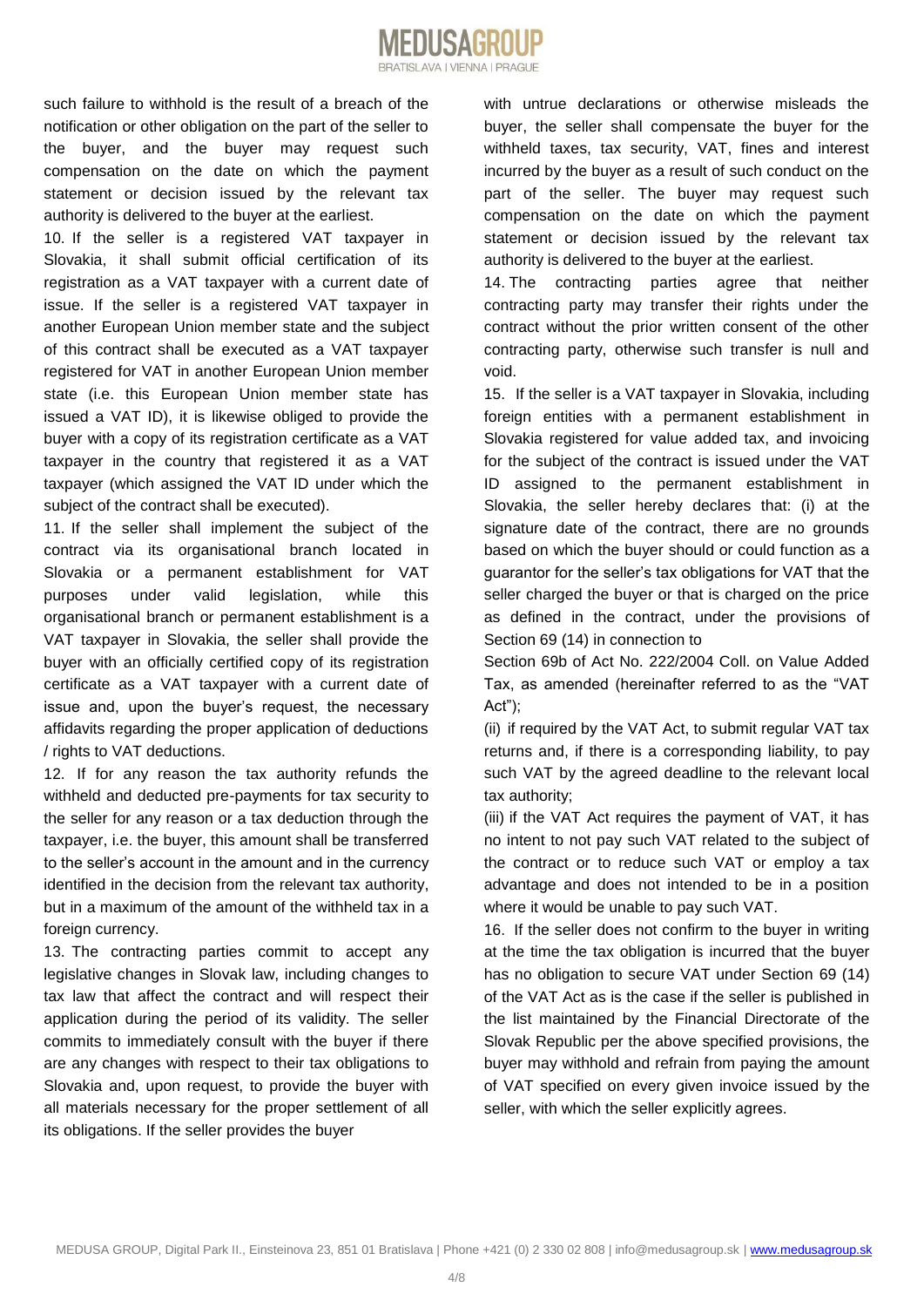

### **V. Place and date of delivery**

1. The seller shall deliver the goods to the buyer at the place agreed upon in the contract. If no such place is agreed upon in the contract, the seller shall deliver the goods to the buyer's registered office.

2. The seller shall deliver the goods by the specified delivery date.

3. The buyer is not obliged to take delivery of the goods before the agreed delivery date.

4. Failure to meet the delivery date is considered a material breach of contract. The buyer is authorised to withdraw from the contract if the seller is in delay with the delivery of the goods. The buyer likewise has the right to seek compensation for contractual penalties under Article XII herein.

#### **VI. Transfer of title and risks of damage**

Title and risks of damage to the goods transfer to the buyer at the moment of acceptance of the goods.

#### **VII. Acceptance of goods and testing of goods**

1. The contracting parties shall complete a written acceptance certificate to certify the acceptance of the goods by the buyer (hereinafter referred to as the "acceptance certificate"). The acceptance certificate signed by the representatives of both contracting parties is considered proof of the fulfilment of the subject of the contract.

2. The seller is obliged, upon acceptance of the goods by the buyer at the latest, to furnish the buyer with the documents needed for the acceptance and use of the goods, technical documentation for the goods and other documents defined in the contract.

3. If stipulated in legislation or agreed in the contract, the seller shall, upon acceptance of the goods by the buyer at the latest, furnish the buyer with certificates demonstrating the conformity of the technical properties of products with relevant technical regulations or other documents demonstrating the conformity of such goods with requirements laid down in generally binding or technical regulations (technical documentation, material safety data sheets, etc.). The technical documentation for the goods includes instructions for the safe use and maintenance thereof and the conditions for conducting checks and inspecting the goods. If the goods are work equipment, the technical documentation must contain the requirements for assuring occupational health and safety.

4. Before delivery, the seller shall subject the goods to testing or technical inspection (hereinafter referred to as the "testing") to determine if the goods meet the

quality requirements and fulfil the contractually-defined conditions. The seller shall submit the test results to the buyer upon acceptance of the goods by the buyer at the latest.

5. If the contracting parties agree that the buyer has the right to attend the testing of the goods, the seller shall notify the buyer of the place and date of such testing of the goods at least 14 days in advance of the planned testing date.

6. If the buyer or its authorised representative does not appear at the designated time of testing, the seller may conduct this testing without the buyer in attendance, but must inform the buyer of the test results without any undue delay.

7. The seller covers all costs associated with completing the testing of the goods.

8. The buyer covers all costs associated with the attendance of the buyer or its authorised representative at testing. If testing is not conducted at the agreed time for reasons attributable to the seller or if the test results demonstrate that the goods do not meet the quality requirements or fail to meet the contractually defined conditions, the seller is obliged to compensate the buyer for all costs incurred by the buyer in this context.

9. The buyer's attendance at testing does not relieve the seller of its responsibility for defects identified after delivery of the goods.

# **VIII. Warranty period and liability for defects in the goods**

1. The seller is obliged to deliver the goods in the quantity, quality and finish specified in the contract. Conversely, the goods are considered to have defects and the seller is liable for defects in the goods under the provisions hereof and Section 422 et seq. of the Commercial Code.

2. The seller provides a warranty that the goods will be capable of their agreed or typical use over the warranty period and will maintain the agreed or typical properties and technical parameters during that time.

3. The seller is liable for ensuring the delivered goods do not contain any legal defects and specifically that no third parties will lodge claims with respect to a violation or impingement of copyright, other rights to a protected trademark or other similar rights. The seller is liable under the provisions of Section 433 et seq. of the Commercial Code for legal defects in the goods.

4. Unless agreed otherwise in writing in the contract, the warranty period is 24 months and commences on the day of the buyer's acceptance of the goods.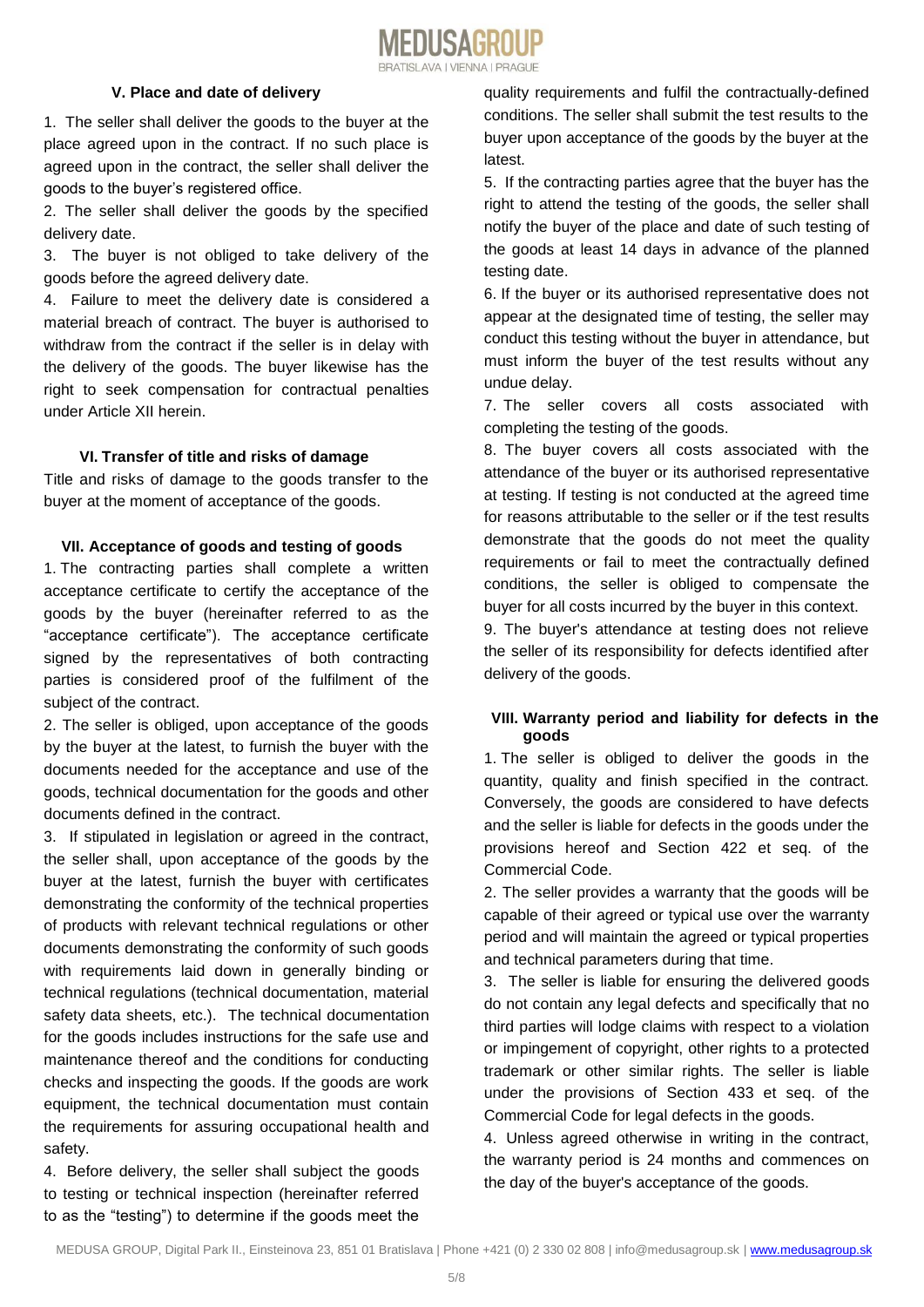

5. If the delivered goods have defects, the buyer is authorised:

a) to request the remedy of such defects in the goods by replacing the goods, delivering missing goods and requesting the remedy of legal defects, or

b) to request the remedy of defects by repairing the goods if repairable, or

- c) to request a suitable discount from the purchase price, or
- d) to withdraw from the contract.

The buyer has the right to choose from the remedies identified above.

6. The buyer is authorised to make claims for defects that occur during the warranty period. If the buyer requests the remedy of defects in its claim, the seller shall remedy these defects in all instances and the seller is responsible for all related costs. The buyer shall make every effort to ensure such claimed defects are remedied in the shortest possible period from delivery of the claim. Unless the buyer and seller agree otherwise in writing, the seller shall remedy the claimed defects within 3 days of the receipt of the claim itself. If the seller does not remedy such defects within this period, and in urgent cases where it is impossible to wait for the seller to actually remedy such defects, the buyer has the right to remedy such defects on its own or to entrust their remedy to a third party, whereby the buyer is entitled to the reimbursement of related costs from the seller. Remedy of defects by the buyer or a third party in such case does not terminate the contract. 7. Claims related to defects in the goods have no prejudice on the entitlement to compensation for damages or to a contractual fine.

#### **IX. Risks associated with the goods**

1. If the goods contain substances with one or more hazardous properties, the seller shall characterise the risks associated with their use, identify hazards and specify safeguards for safe handling, storage and transport of these substances, especially with respect to health protection, in the corresponding documentation for such goods.

2. The seller shall provide the buyer with corresponding information on the risks associated with the use of the goods in specific operating and user conditions, including information on safeguards to protect against such hazards and to take measures under specific regulations to

ensure safety, health protection and in terms of fire protection.

#### **X. Audit**

1. If the seller declares that it has implemented a health, safety and environmental quality management system (certified or otherwise), it shall permit authorised employees of the buyer upon buyer request to conduct an audit at its premises focused on compliance with this system. The buyer has the right to request that the seller secure an audit of its processes related to ensuring the stable quality of its production. If the seller prevents such audit from being performed, the buyer has the right to request the delivery of goods with identical specifications from another producer from the seller or to refuse to take delivery of other goods from the same producer.

2. For the purposes of verifying cost effectiveness during the performance of the contract, the seller shall submit accounting records (financial statements, statement of assets and liabilities or statement of income and expenses) upon buyer request at any time. The buyer commits to handle such accounting records as confidential information and not to disclose such documents to any third parties without consent from the seller.

3. If discrepancies are identified on the part of the seller with respect to quality, the environment and work safety, the buyer is authorised to provide the seller with an adequate term to remedy such identified discrepancies, with the ability to conduct a follow-up audit thereafter.

4. If the seller fails to take proper precautions leading to an improvement in such quality and to remedy of discrepancies, even after an additional term is provided, such fact is considered a material breach of contract.

#### **XI. Environmental protection**

1. If the contract covers the delivery of goods containing chemicals or compounds, the seller shall provide the material safety data sheets for such goods in accordance with special legislation.

2. The seller may only deliver such chemicals or compounds that are registered under Regulation (EC) No. 1907/2006 - Registration, Evaluation, Authorisation and Restriction of Chemicals (REACH) as amended. The seller is responsible for ensuring that the transport and packaging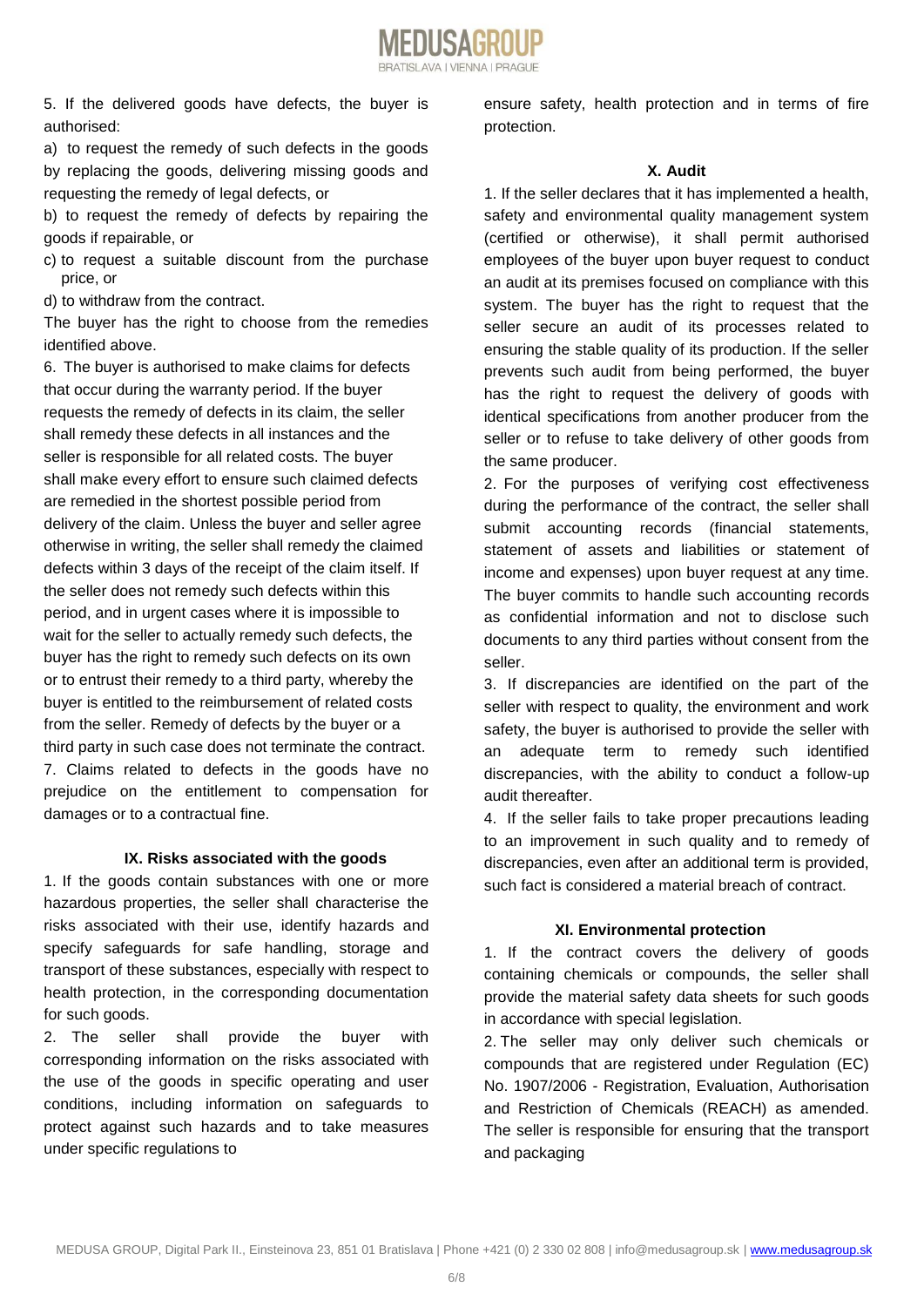# of the goods complies with the European Agreement concerning the International Carriage of Dangerous Goods by Road (ADR), as amended.

# **XII. Contractual penalties**

1. The buyer may seek payment of a contractual fine from the seller in the amount of 0.2% of the total purchase price for the goods stipulated in the contract if the seller is in default with the delivery of the goods under the contract (by the agreed delivery date) for every commenced day of delay and in the minimum amount of €20. The same applies if the seller fails to deliver or is late in delivering documents necessary for the acceptance or use of the goods or other materials that the seller is obliged to provide to the buyer under the contract.

2. The seller shall pay this contractual fine to the buyer's account identified in the call to pay the contractual fine within 10 calendar days from receipt of the call to pay the contractual fine by the seller,

3. Payment of the contractual fine does not relieve the seller of the obligation to deliver the goods or documents per the contract.

4. Payment of the contractual fine has no prejudice on entitlement to compensation for damages caused by breach of contractual obligations.

5. The creditor has the right to invoice the debtor for default interest in the amount of 0.02% of the outstanding amount for every day of delay on the part of the debtor for completing such payment.

# **XIII. Circumstances precluding liability**

1. Circumstances precluding liability are impediments that occur independently of the will of the obliged party and prevent it from fulfilling its obligations where it cannot be reasonably expected that the obliged party could have avoided or overcome such impediment or its consequences or that it could have predicted such impediment at the time the commitment was made.

2. Impediments occurring at a time when the obliged party was in default with the fulfilment of its obligations or from its financial position do not preclude liability.

3. Neither of the parties is liable for default on their obligations under the contract if it is proven that:

- default was the result of extraordinary and unforeseeable and unavoidable events,
- the impediments and their consequences could not be predicted at the conclusion of the contract,
- the impediments and their consequences could not be prevented, avoided or otherwise overcome.

4. Unforeseeable and unavoidable impediments do not include those caused by failure to receive official permits, licenses or similar authorisation on the part of the obliged party.

5. The party that defaults on its obligations or that should have known it was in default with its contractual commitments given the circumstances shall notify the other contracting party of the nature of the impediment that prevents or will prevent it from fulfilling its obligations and the consequences thereof. Such report must be filed without any undue delay after the obliged party becomes aware of such impediment or could have known about it by exercising due care. Failure to comply with this reporting obligation commits the obliged party to provide compensation for damages that otherwise could have been avoided through timely notification.

6. The effects of circumstances precluding liability are limited to the period in which such impediment associated with these effects exists.

7. Circumstances precluding liability free the obliged party from the obligation to pay for damages, contractual fines and other contractually-agreed penalties.

8. The duration of circumstances precluding liability extends the period for delivery in such a way that is acceptable for the authorised party. The authorised party temporarily waives its right, if it exists, to withdraw from the contract during this period.

9. Each party is authorised to unilaterally withdraw from the contract if the circumstances precluding liability endure for more than 6 months.

# **XIV. Withdrawal from the contract**

1. Any contracting party is authorised to withdraw from the contract if:

(i) the other contracting party materially breaches the contract, or

(ii) if circumstances precluding liability under Article

XIII herein endure for a continuous period of more than 10 weeks.

2. It is possible to only withdraw from that portion of the contract affected by the material breach by the obliged party. The authorised party may withdraw from the contract in full if the remainder of the contract (i.e. delivery without the portion involved in the material breach of contract) would no longer serve its original purpose for this party. To clarify, unless the parties reach an agreement, this provision shall be interpreted to the benefit of the authorised party, i.e. the party that did not breach the contract.

3. Withdrawal from the contract must be completed in

writing and must identify the reasons for withdrawal.